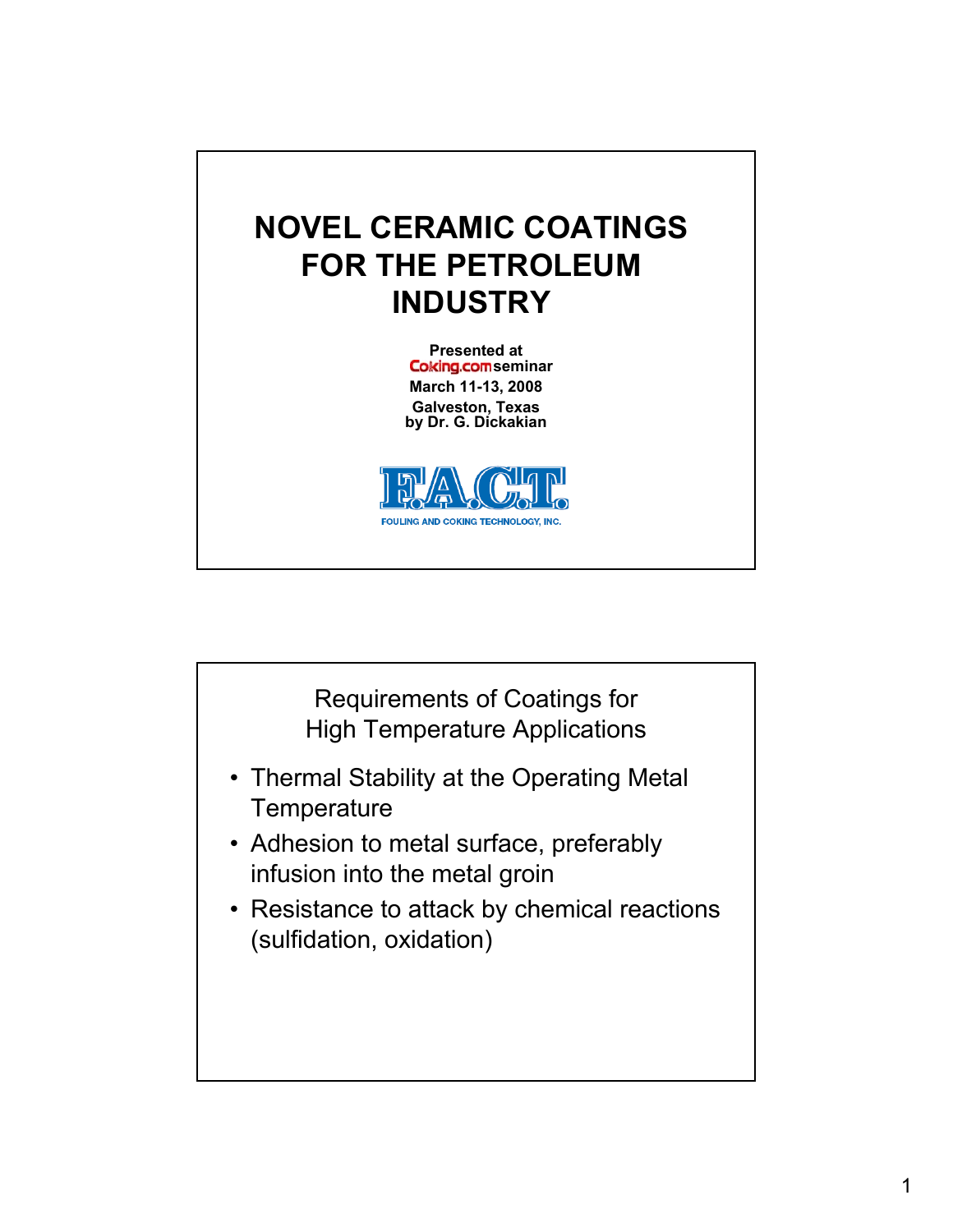

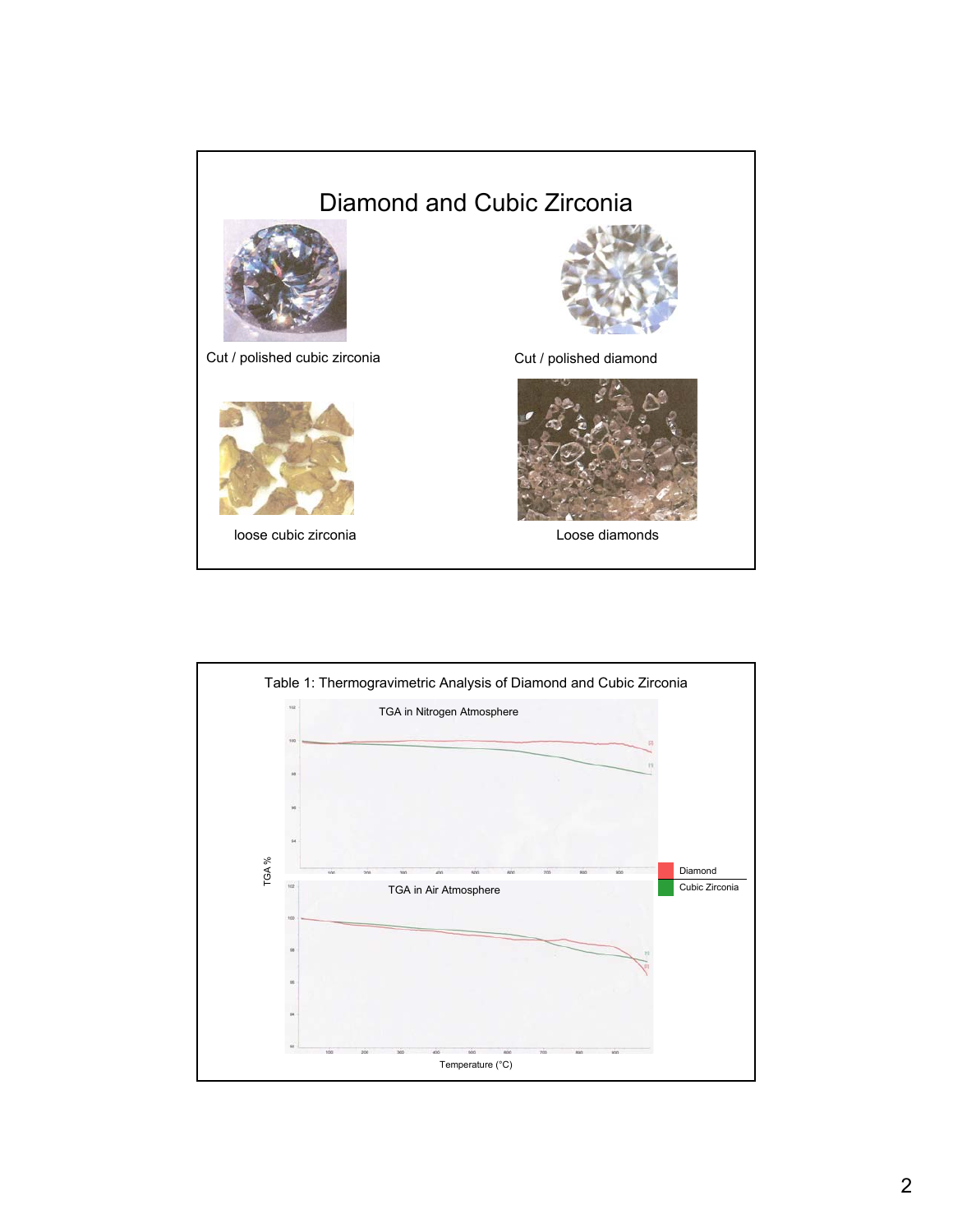

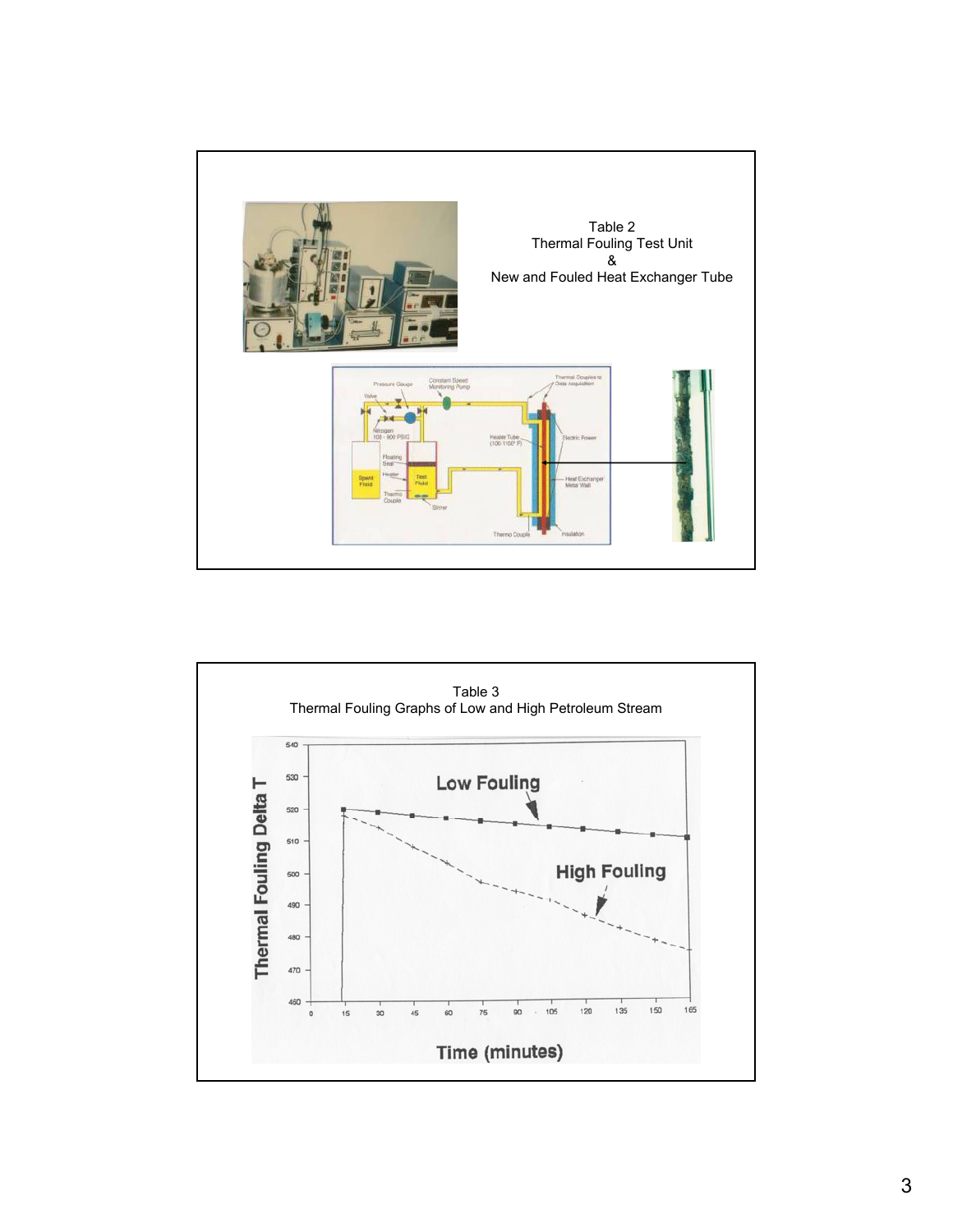

| <b>Heater Metal Type</b> | C/S 1018 | S/S 304 | S/S 316         |
|--------------------------|----------|---------|-----------------|
| Heater metal temp (°F)   | 1000     | 1000    | 1000            |
| Unit pressure (psig)     | 750      | 750     | 750             |
| Fluid flow rate (cc/min) | 3.0      | 3.0     | 3.0             |
| Test time (minutes)      | 180      | 180     | 180             |
| Thermal Fouling (AT, °F) | 46       | 11      | 10 <sup>1</sup> |
|                          |          |         |                 |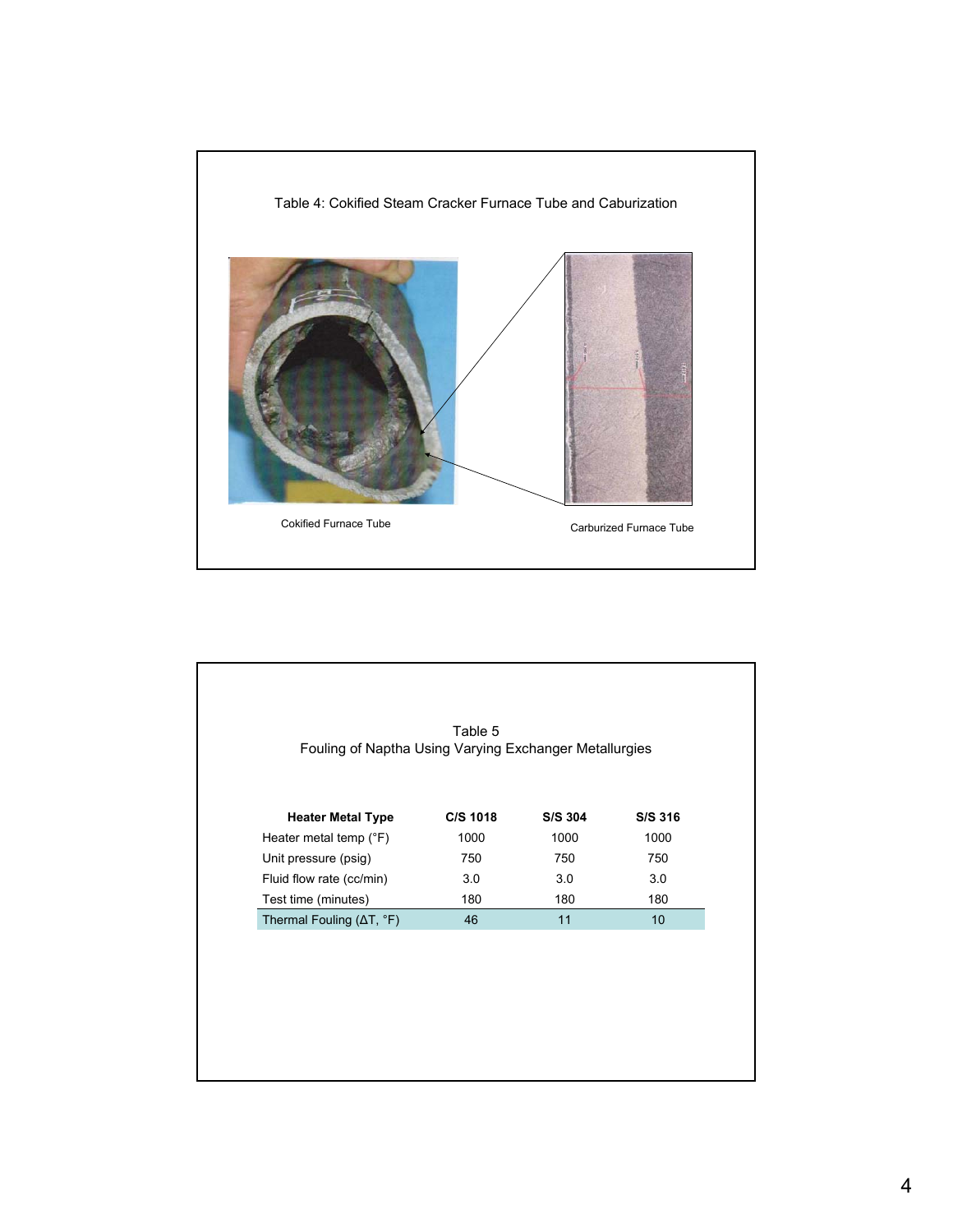| <b>Metal Coating Type</b>                 | C/S 1018 | <b>Aluminum</b> | <b>Silicon</b> |
|-------------------------------------------|----------|-----------------|----------------|
| Heater metal temp (°F)                    | 1000     | 1000            | 1000           |
| Unit pressure (psig)                      | 750      | 750             | 750            |
| Fluid flow rate (cc/min)                  | 3.0      | 3.0             | 3.0            |
| Test time (minutes)                       | 180      | 180             | 180            |
| Thermal Fouling $(\Delta T, {}^{\circ}F)$ | 46       | 21              | 19             |

| Thermal Fouling Testing of Carbon/Steel 1018 Exchanger Tubes |          |            |          |
|--------------------------------------------------------------|----------|------------|----------|
|                                                              |          |            |          |
| <b>Test Operating Conditions</b><br><b>Exchanger Heater</b>  | C/S 1018 | $C/S$ 1018 | C/S 1018 |
| Exchanger temp (°F)                                          | 800      | 900        | 1010     |
| Unit pressure (psig)                                         | 950      | 950        | 950      |
| Unit Atmosphere                                              | Nitrogen | Nitrogen   | Nitrogen |
| Oil flow rate (cc/min)                                       | 3.0      | 3.0        | 3.0      |
| Test time (minutes)                                          | 180      | 180        | 180      |
| <b>Thermal Fouling Measurements</b>                          |          |            |          |
| 15 minutes                                                   | 0        | 0          | 4        |
| 30 minutes                                                   | 0        | 4          | 8        |
| 45 minutes                                                   | 6        | 11         | 21       |
| 60 minutes                                                   | 10       | 16         | 67       |
| 75 minutes                                                   | 14       | 21         | 74       |
| 90 minutes                                                   | 18       | 28         | 90       |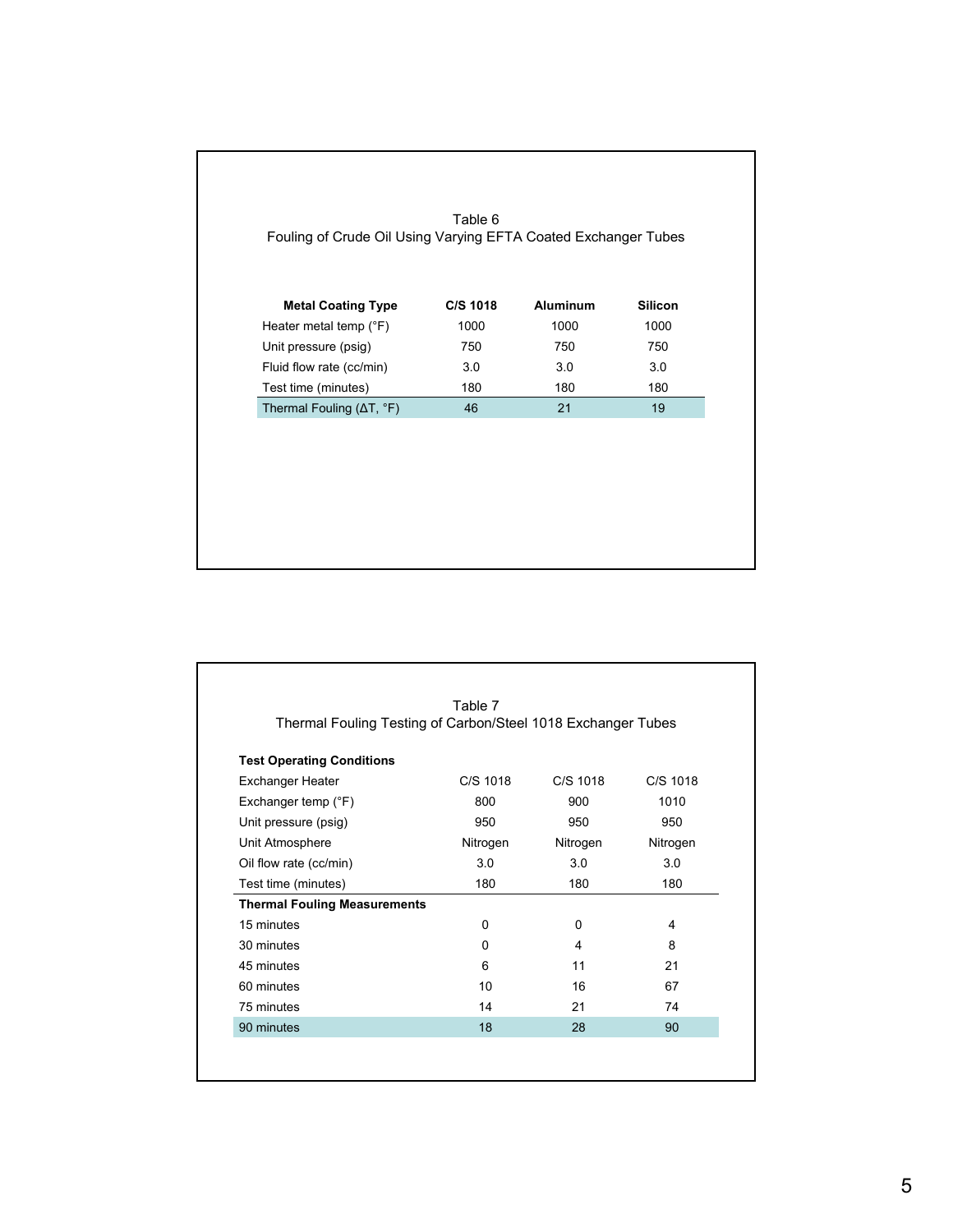| Thermal Fouling Testing of Zirconium Coated Heat Exchanger Tubes |          |          |          |
|------------------------------------------------------------------|----------|----------|----------|
| <b>Test Operating Conditions</b>                                 |          |          |          |
| <b>Exchanger Heater</b>                                          | 1        | 2        | 3        |
| Exchanger temp (°F)                                              | 1010     | 1010     | 1010     |
| Unit pressure (psig)                                             | 950      | 950      | 950      |
| Unit Atmosphere                                                  | Nitrogen | Nitrogen | Nitrogen |
| Oil flow rate (cc/min)                                           | 3.0      | 3.0      | 3.0      |
| Test time (minutes)                                              | 180      | 180      | 180      |
| <b>Thermal Fouling Measurements</b>                              |          |          |          |
| 15 minutes                                                       | 5        | 3        | 12       |
| 30 minutes                                                       | 22       | 21       | 30       |
| 45 minutes                                                       | 33       | 32       | 36       |
| 60 minutes                                                       | 41       | 45       | 36       |
| 75 minutes                                                       | 45       | 45       | 36       |
| 90 minutes                                                       | 47       | 45       | 36       |

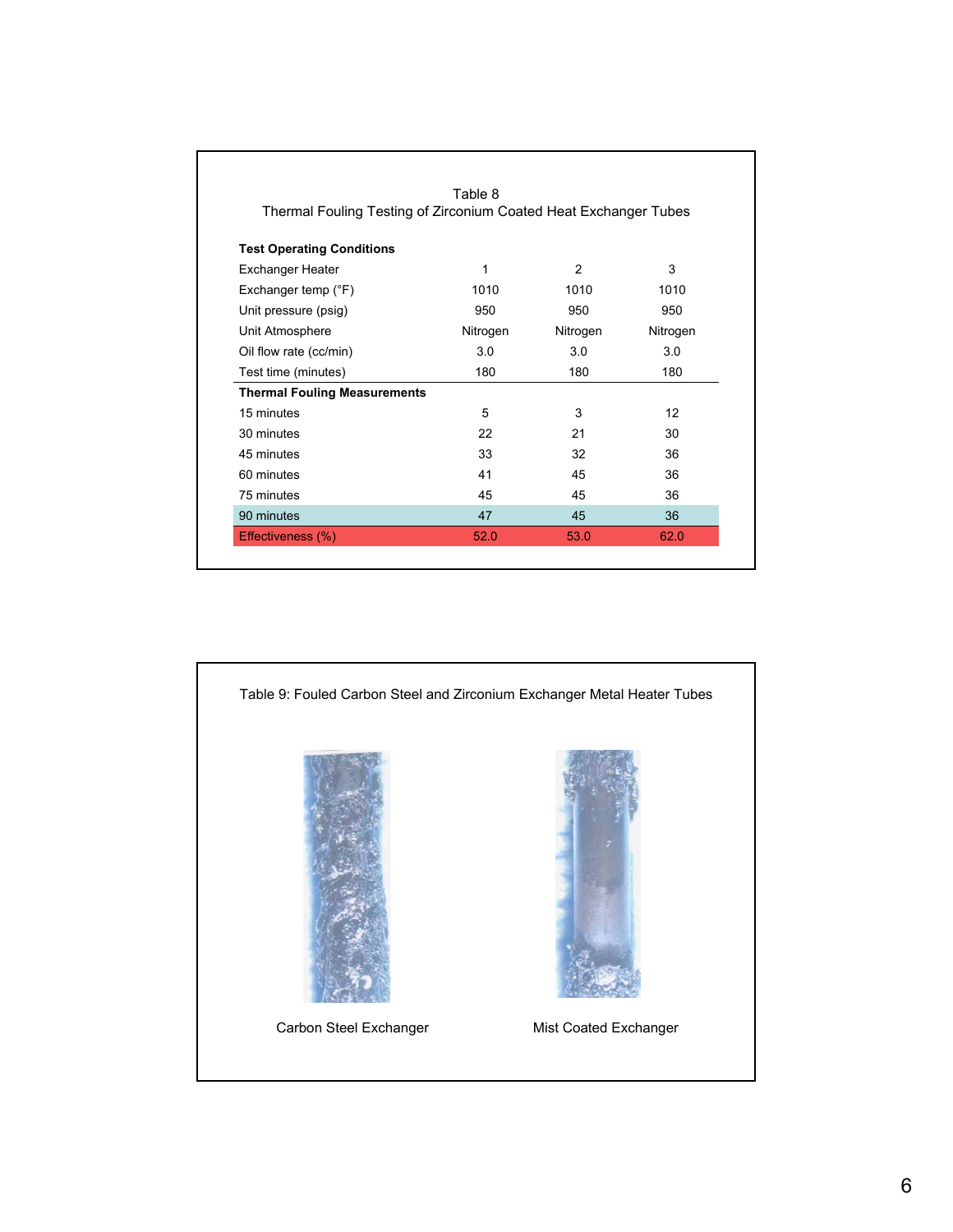

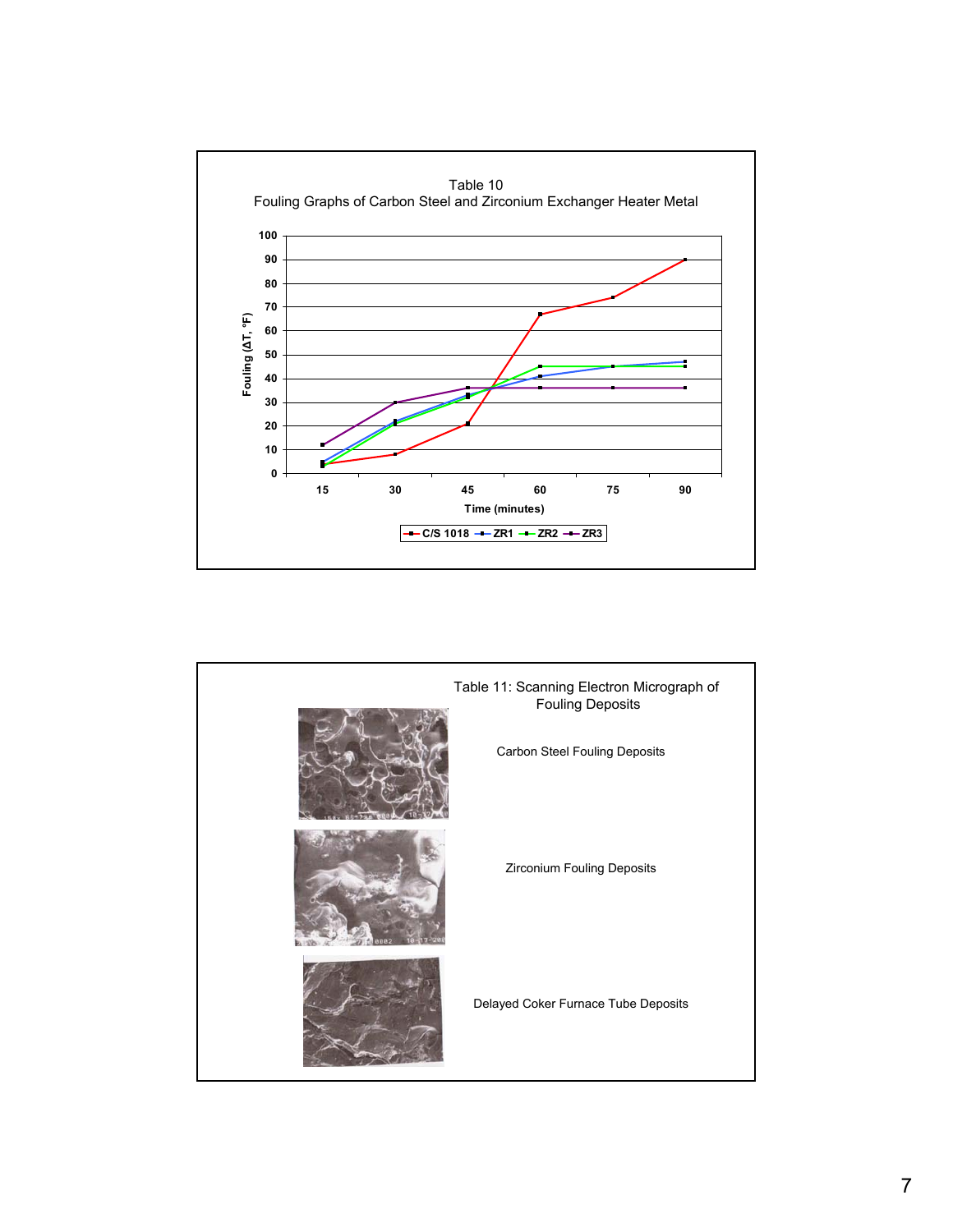|                                 | Table 12: Aromaticity (C/H) Atomic ratio of Fouling Deposits |                                   |                                   |                       |                                                            |
|---------------------------------|--------------------------------------------------------------|-----------------------------------|-----------------------------------|-----------------------|------------------------------------------------------------|
|                                 | <b>Carbon Steel</b><br><b>Deposit</b>                        | ZR <sub>1</sub><br><b>Deposit</b> | ZR <sub>2</sub><br><b>Deposit</b> | ZR3<br><b>Deposit</b> | <b>Delayed Coker</b><br>Deposit                            |
| Carbon (wt. %)                  | 88.94                                                        | 89.14                             | 89.10                             | 89.04                 |                                                            |
| Hydrogen (wt. %)                | 5.77                                                         | 6.12                              | 5.59                              | 5.84                  |                                                            |
| Oxygen (wt. %)                  | 1.49                                                         | 1.04                              | 1.16                              | 1.20                  |                                                            |
| Carbon/hydrogen<br>atomic ratio | 1.28                                                         | 1.21                              | 1.30                              | 1.27                  | 2.24, 2.53, 2.37, 2.66,<br>2.61, 2.64, 2.40, 2.48,<br>2.41 |
|                                 |                                                              |                                   |                                   |                       |                                                            |
|                                 |                                                              |                                   |                                   |                       |                                                            |
|                                 |                                                              |                                   |                                   |                       |                                                            |
|                                 |                                                              |                                   |                                   |                       |                                                            |
|                                 |                                                              |                                   |                                   |                       |                                                            |
|                                 |                                                              |                                   |                                   |                       |                                                            |
|                                 |                                                              |                                   |                                   |                       |                                                            |

|                                             | <b>Carbon Steel</b><br><b>Deposit</b> | <b>Zirconium Coating</b><br>Deposit |             | <b>Delayed Coker Furnace</b><br><b>Deposit</b> |      |
|---------------------------------------------|---------------------------------------|-------------------------------------|-------------|------------------------------------------------|------|
|                                             |                                       | A                                   | в           | A                                              | в    |
| Coke (wt. %)                                | 99.2                                  | 99.2                                | 99.7        | 93.4                                           | 94.1 |
| Coke<br>decomposition<br>temp $(^{\circ}C)$ | 521                                   | $545 - 630$                         | $546 - 675$ | 628                                            | 597  |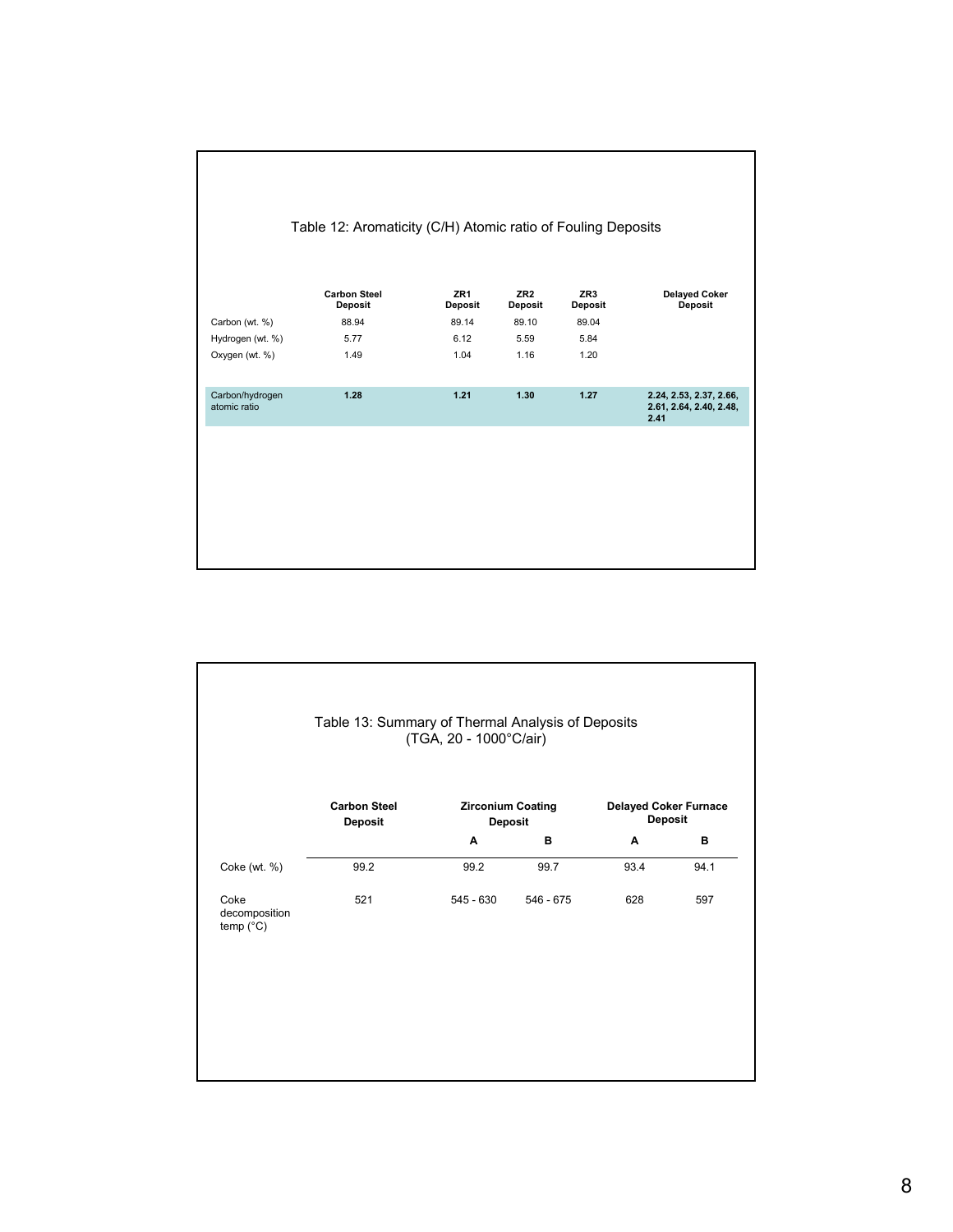

|                   |       | <b>Before Fouling Test</b> | <b>After Fouling Test</b> |       |  |
|-------------------|-------|----------------------------|---------------------------|-------|--|
| Carbon (wt. %)    | 0.00  | 0.00                       | 90.09                     | 89.46 |  |
| Aluminum (wt. %)  | 8.82  | 0.34                       |                           |       |  |
| Zirconium (wt. %) | 62.18 | 37.7                       |                           |       |  |
| Silicon (wt. %)   | 0.00  | 3.49                       |                           |       |  |
| Iron (wt. %)      | 27.54 | 53.35                      |                           |       |  |
| Sulfur (wt. %)    |       |                            | 4.66                      | 6.36  |  |
| Oxygen (wt. %)    | 0.00  | 0.00                       | 4.65                      | 4.18  |  |